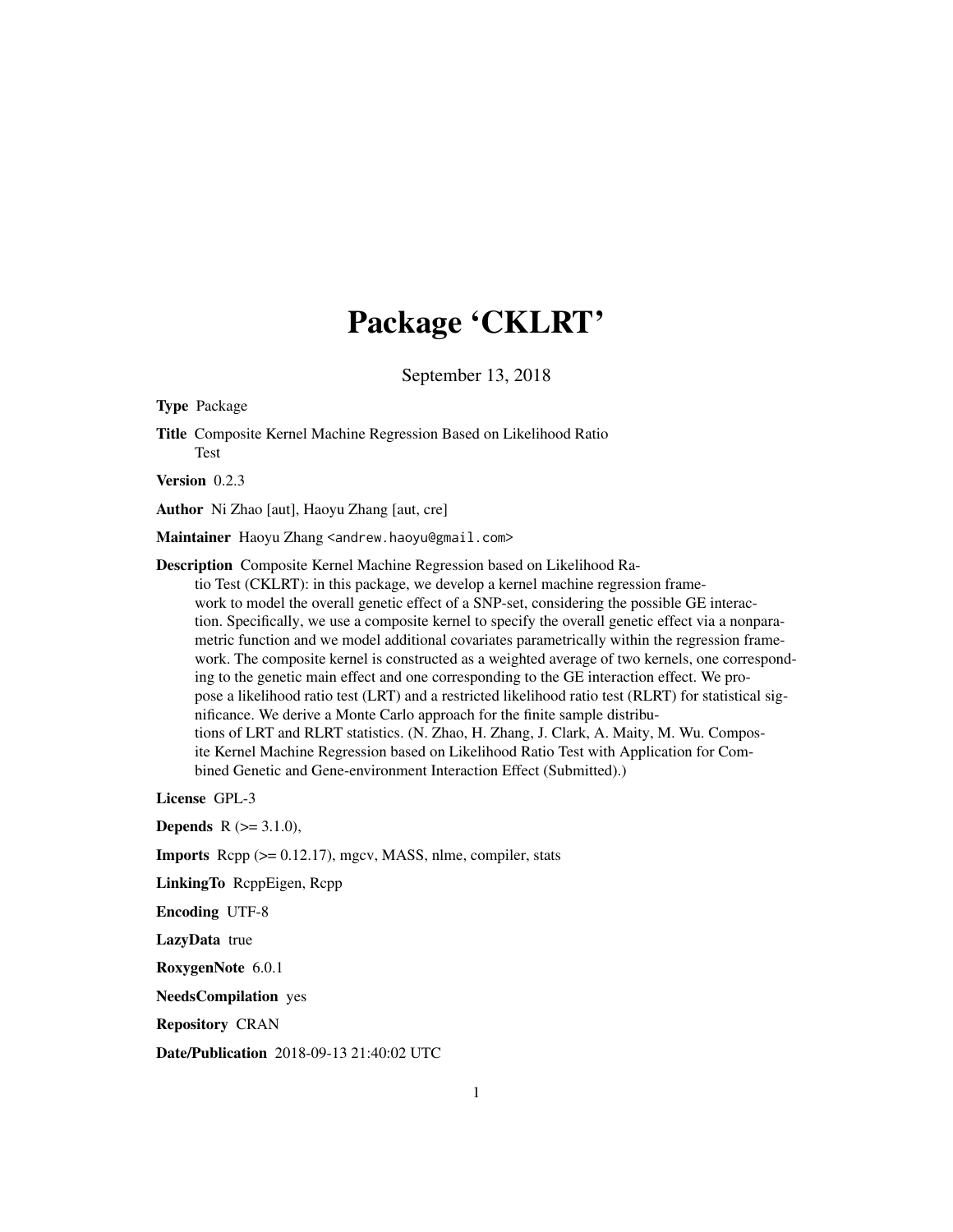### <span id="page-1-0"></span>R topics documented:

#### **Index** [5](#page-4-0). The second state of the second state of the second state of the second state of the second state of the second state of the second state of the second state of the second state of the second state of the second

omniLRT\_fast *Composite kernel machine regression based likelihood ratio test.*

#### Description

Composite kernel machine regression based likelihood ratio test. The approximate method for likelihood ratio test tend to be too conservative for small alpha values. We recommend not using it in GWAS

#### Usage

```
omniLRT_fast(y, X, K1, K2, N = 10000, length.lambda = 200,
length.rho = 21)
```
#### Arguments

| y              | : y is the vecgtor of the continous outcomes.                                                                                                     |
|----------------|---------------------------------------------------------------------------------------------------------------------------------------------------|
| X              | : X denotes the additional covariates.                                                                                                            |
| K1             | : K1 is the first kernel corresponding to the genetic main effect.                                                                                |
| K <sub>2</sub> | : K2 is the second kernel corresponding to the genetic and environment interac-<br>tion effect.                                                   |
| N              | : N is th total number of randomly generated normal variables used to generate<br>the emprical null distribution of LRT. Default value is 10,000. |
| length.lambda  | the length of lambda. Dafult value is 200. The values of lambda are all more<br>than $0$ .                                                        |
| length.rho     | : the length of rho. Default value is 21. The values of rho are between 0 and 1.                                                                  |

#### Value

the result is a list containing three elements. 1. p.dir is the p-value of likelihood ratio test based on emprical distrition. 2. p.aud is the p-value by approximating the null distribution as a mixture of a point mass at zero with probability b and weighted chi square distribution with d degrees of freedom with probality of 1-b. 3. LR is the likelihood ratio test statistics.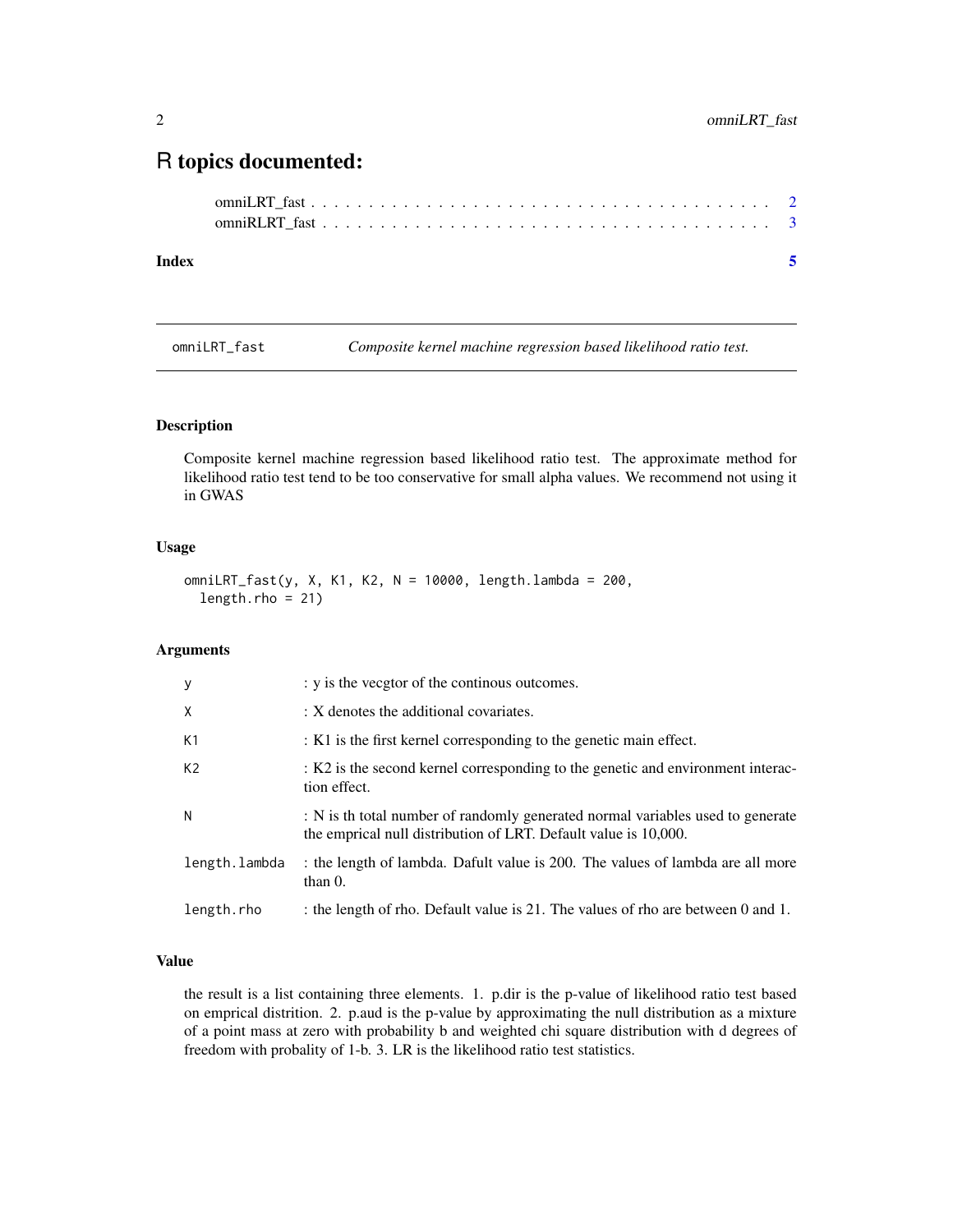#### <span id="page-2-0"></span>omniRLRT\_fast 3

#### Examples

set.seed(6)  $n = 50$  # the number of observations  $X = rnorm(n)$  # the other covariates p = 2 # two snp in a gene will be simulated G =  $runif(n*p) < 0.5$  $G = G + runif(n*p) < 0.5$  $G = matrix(G, n, p)$  #genetic matrix E =  $(runif(n) < 0.5)^2$  #enviroment effect  $y = rnorm(n) + G[, 1] * 0.3$  #observations omniLRT\_fast(y, X = cbind(X, E), K1 = G %\*% t(G), K2 = (G\*E) %\*% t(G \* E))

| omniRLRT_fast | Composite kernel machine regression based restricted likelihood ratio |
|---------------|-----------------------------------------------------------------------|
|               | test                                                                  |

#### Description

Composite kernel machine regression based restricted likelihood ratio test

#### Usage

```
omniRLRT_fast(y, X, K1, K2, N = 10000, length.rho = 200,
 length.lambda = 21)
```
#### Arguments

| y              | vector of the continous outcomes.                                                                                                         |
|----------------|-------------------------------------------------------------------------------------------------------------------------------------------|
| X              | the additional covariates.                                                                                                                |
| K1             | the first kernel corresponding to the genetic main effect.                                                                                |
| K <sub>2</sub> | the second kernel corresponding to the genetic and environment interaction ef-<br>fect.                                                   |
| N              | total number of randomly generated normal variables used to generate the em-<br>prical null distribution of LRT. Default value is 10,000. |
| length.rho     | the length of rho. Default value is 21. The values of rho are between 0 and 1.                                                            |
| length.lambda  | the length of lambda. Dafult value is 200. The values of lambda are all more<br>than $0$ .                                                |

#### Value

the result is a list containing three elements. 1. p.dir is the p-value of restricted likelihood ratio test based on emprical distrition. 2. p.aud is the p-value by approximating the null distribution as a mixture of a point mass at zero with probability b and weighted chi square distribution with d degrees of freedom with probality of 1-b. 3. LR is the likelihood ratio test statistics.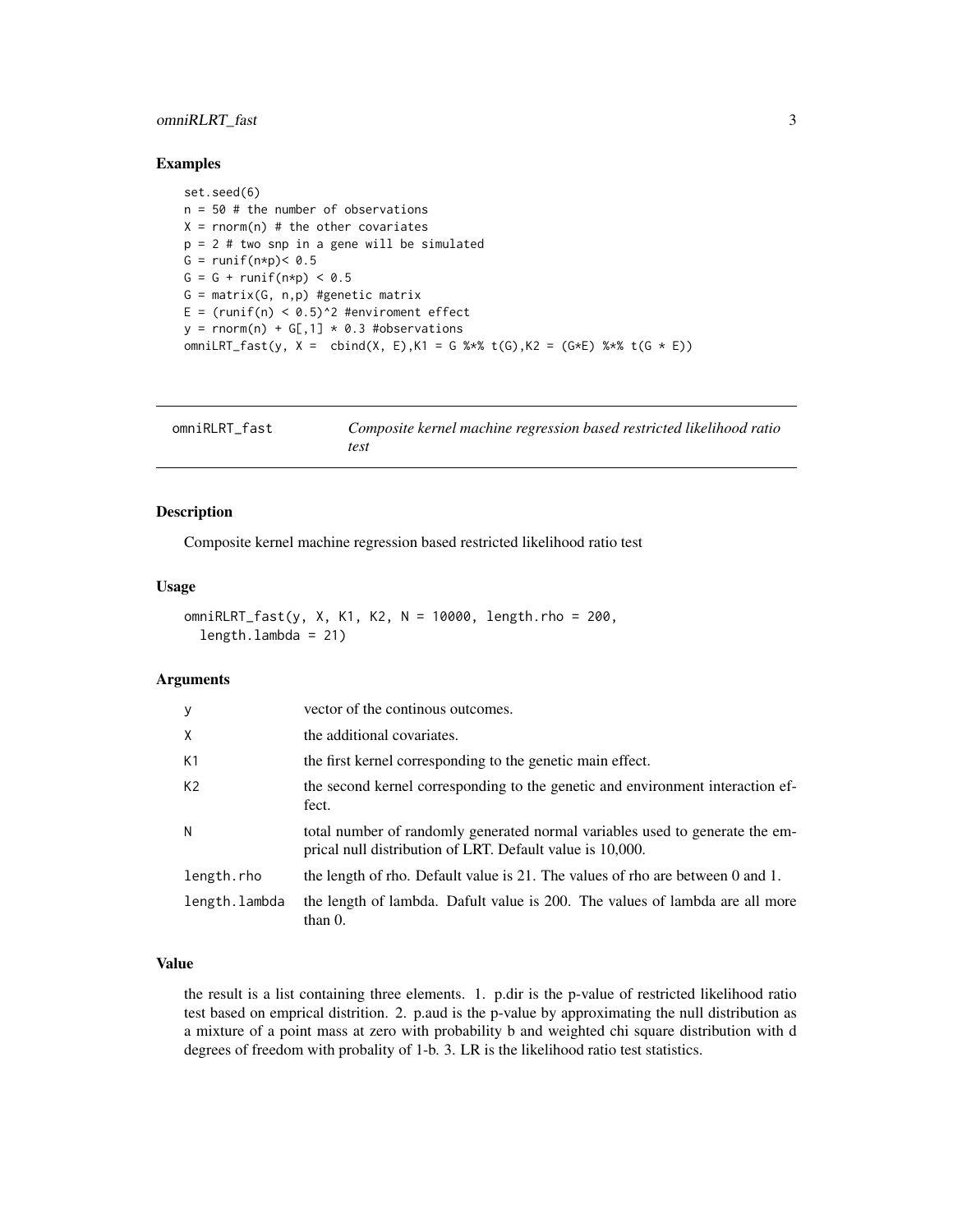#### Examples

set.seed(6) n = 50 # the number of observations  $X = rnorm(n)$  # the other covariates p = 2 # two snp in a gene will be simulated G =  $runif(n*p) < 0.5$  $G = G + runif(n*p) < 0.5$  $G = matrix(G, n, p)$  #genetic matrix E =  $(runif(n) < 0.5)^2$  #enviroment effect  $y = \text{norm}(n) + G[, 1] \times 0.3$  #observations omniRLRT\_fast(y, X = cbind(X, E),K1 = G %\*% t(G),K2 = (G\*E) %\*% t(G \* E))